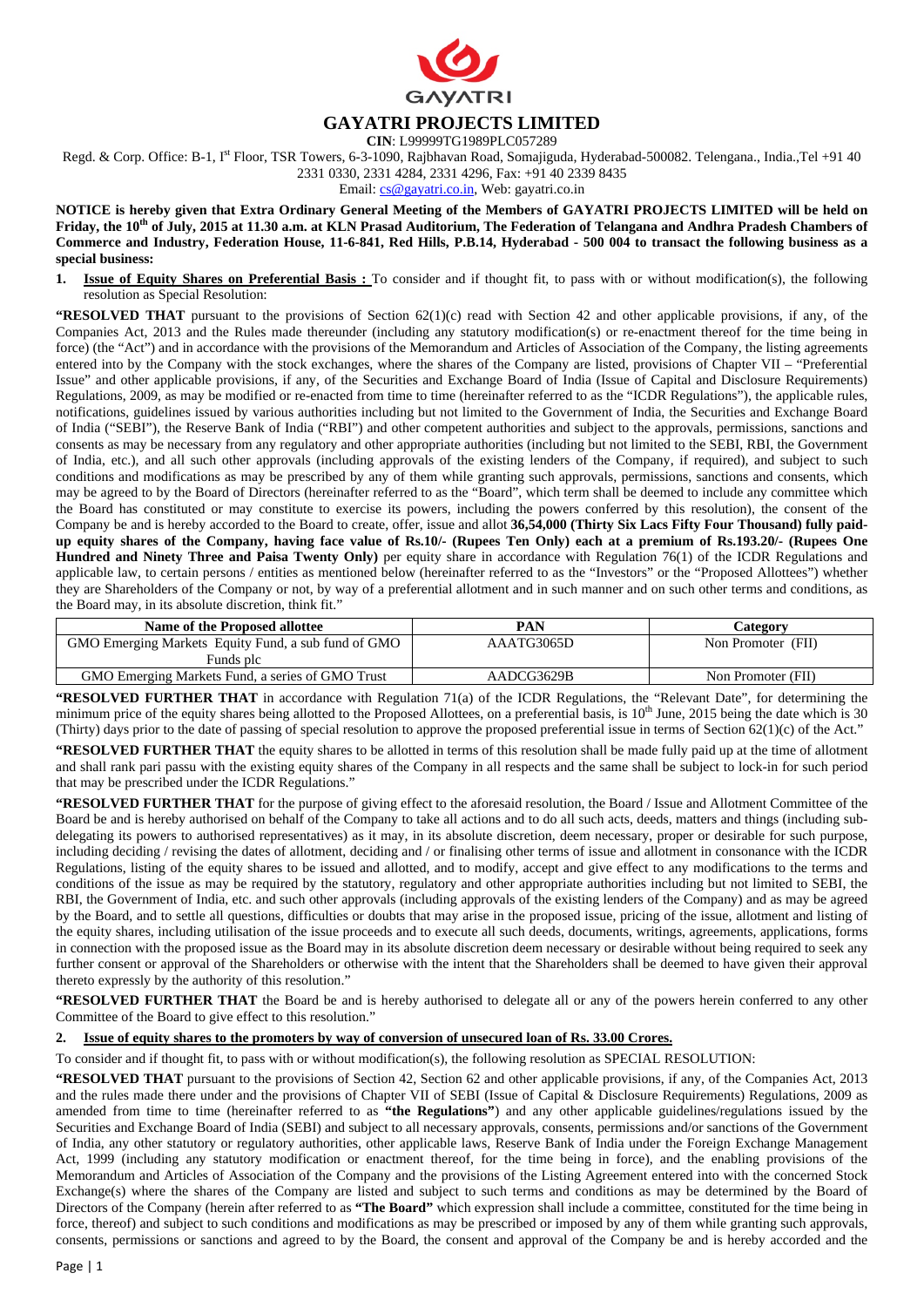Board be and is hereby authorized to create, offer, issue and allot **16,24,006 (Sixteen Lacs Twenty Four Thousand and Six Only) Equity Shares, having face value of Rs.10/- (Rupees Ten Only) each at a premium of Rs.193.20/- (Rupees One Hundred and Ninety Three and Paisa Twenty Only**) per equity share in accordance with Regulation 76(1) of the ICDR Regulations and applicable law on preferential basis to the promoters of the Company, by way of conversion of existing unsecured loan of Rs.33.00 Crores extended by the promoters as a part of promoters contribution to the Restructuring Package approved by the "Joint Lenders Forum" (JLF) (Company's bankers), and in such manner and on such other terms and conditions, as the Board may, in its absolute discretion, think fit."

**"RESOLVED FURTHER THAT** in accordance with Regulation 71(a) of the ICDR Regulations, the "Relevant Date", for determining the minimum price of the equity shares being allotted to the promoters, on a preferential basis, is  $10^{th}$  June, 2015 being the date which is 30 (Thirty) days prior to the date of passing of special resolution to approve the proposed preferential issue in terms of Section 62(1)(c) of the Act."

**"RESOLVED FURTHER THAT** the equity shares to be allotted in terms of this resolution shall shall rank pari passu with the existing equity shares of the Company in all respects and the same shall be subject to lock-in for such period that may be prescribed under the SEBI (ICDR) Regulations."

**"RESOLVED FURTHER THAT** for the purpose of giving effect to the aforesaid resolution, the Board / Issue and Allotment Committee of the Board be and is hereby authorised on behalf of the Company to take all actions and to do all such acts, deeds, matters and things (including subdelegating its powers to authorised representatives) as it may, in its absolute discretion, deem necessary, proper or desirable for such purpose, including deciding / revising the dates of allotment, deciding and / or finalising other terms of issue and allotment in consonance with the ICDR Regulations, listing of the equity shares to be issued and allotted, and to modify, accept and give effect to any modifications to the terms and conditions of the issue as may be required by the statutory, regulatory and other appropriate authorities including but not limited to SEBI, the RBI, the Government of India, etc. and such other approvals (including approvals of the existing lenders of the Company) and as may be agreed by the Board, and to settle all questions, difficulties or doubts that may arise in the proposed issue, pricing of the issue, allotment and listing of the equity shares, including utilisation of the issue proceeds and to execute all such deeds, documents, writings, agreements, applications, forms in connection with the proposed issue as the Board may in its absolute discretion deem necessary or desirable without being required to seek any further consent or approval of the Shareholders or otherwise with the intent that the Shareholders shall be deemed to have given their approval thereto expressly by the authority of this resolution."

**"RESOLVED FURTHER THAT** the Board be and is hereby authorised to delegate all or any of the powers herein conferred to any other Committee of the Board to give effect to this resolution."

> **By Order of the Board For Gayatri Projects Limited**

**Place: Hyderabad Date: 16.06.2015** 

**Sd/- (CS I.V. Lakshmi), Company Secretary & Compliance Officer** 

### **NOTES:**

- 1. An Explanatory Statement pursuant to Section 102(1) of the Companies Act, 2013 in respect of Item No. 1 & 2 set out in the Notice is annexed hereto:
- 2. A member entitled to attend and vote is entitled to appoint a proxy to attend and vote instead of himself/ herself and the proxy need not be a member of the Company. The instrument of proxy in order to be effective, must be deposited at the Registered Office of the Company, duly completed and signed, not less than 48 hours before the meeting. A person can act as a proxy on behalf of members not exceeding fifty and holding in the aggregate not more than ten percent of the total share capital of the Company carrying voting rights. A member holding more than ten percent of the total share capital of the Company carrying voting rights may appoint a single person as proxy and such person shall not act as a proxy for any other person or shareholder.
- 3. Corporate members intending to send their authorized representatives to attend the Meeting are requested to send to the Company a certified copy of the Board Resolution authorizing their representative to attend and vote on their behalf at the Meeting.
- 4. The Notice of an Extra Ordinary General Meeting will be sent through email to those members who have opted to receive electronic communication or who have registered their email addresses with the Company/ Depository Participants. The notice is also available on our website, i.e. www.gayatri.co.in. A physical copy of the notice will be sent to those members who have either opted for the same or have not registered their email addresses with the Company/Depository Participant. The members may obtain a physical copy of the notice, by sending a request to the Company Secretary at 6-3-1090, B-1, TSR Towers, Rajbhavan Road, Somajiguda, Hyderabad – 500 082 or sending a request on the email address mentioned herein  $cs@gayatri.co.in$
- 5. Pursuant to Section 108 of the Companies Act, 2013, read with Rule 20 of the Companies (Management and Administration) Rules, 2014 and the revised Clause 35B of the Listing Agreement, the Company will be offering e-voting facility to the members to cast their votes electronically on all resolutions set forth in this Notice. The detailed instructions for e-voting are given at the end of this notice.
- 6. The voting rights of members shall be in proportion to their shares of the paid up equity share capital of the Company as on the beneficiary position on 12.06.2015.
- 7. The members of the Company, holding shares either in physical form or in dematerialized form, as on 03.07.2015, being the **cut off date**, may cast their vote electronically.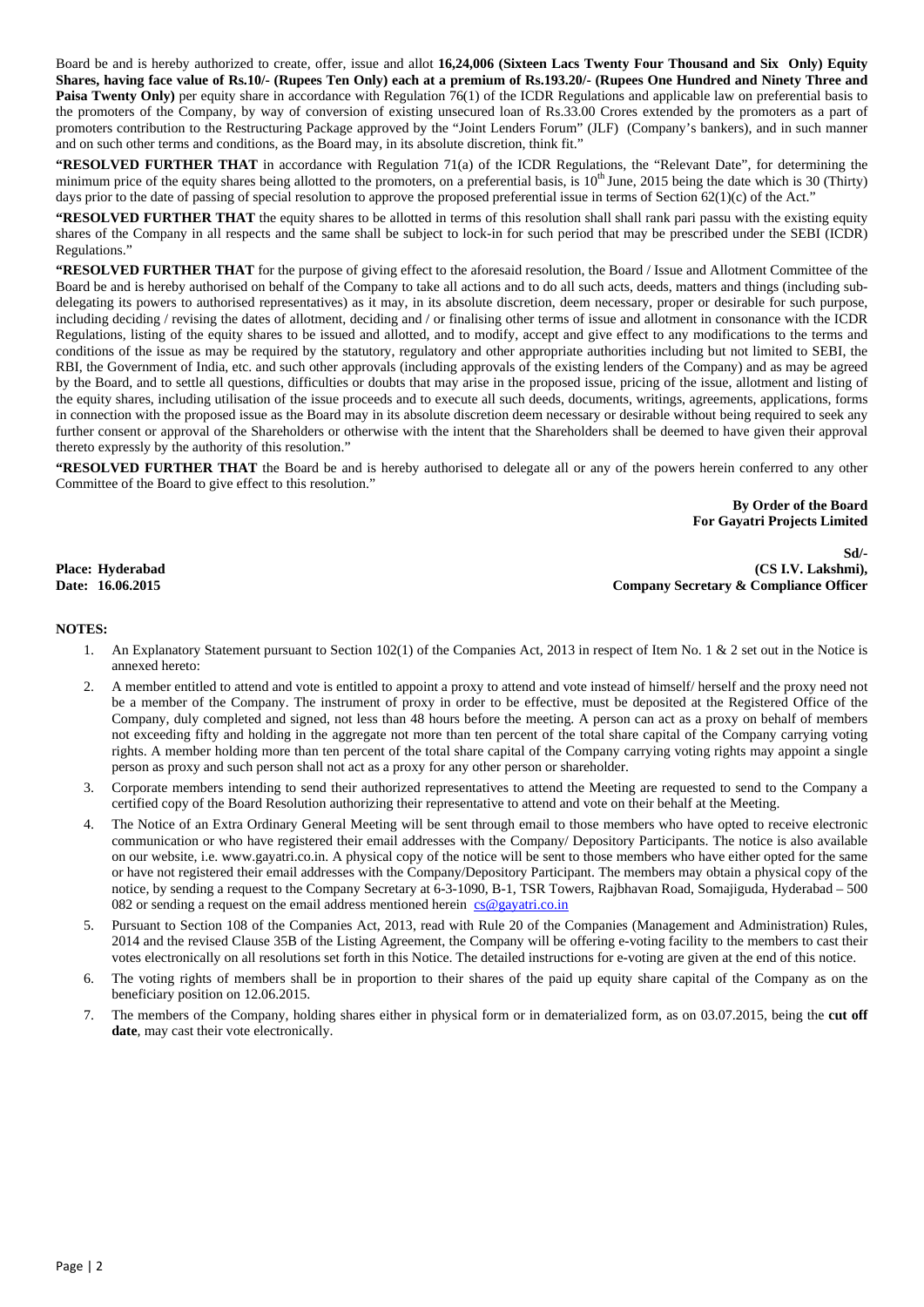## **Explanatory Statement pursuant to Section 102 of the Companies Act, 2013**

## **ITEM NO. 1 & 2:**

Your Company is into Infra sector and funds are required to augment its working capital and capital expenditure needs as well as to improve its financial ratios in compliance with Banking requirements. The promoters of your Company and proposed allottees as detailed hereunder have therefore decided to subscribe for the equity shares of the Company.

In terms of Section 62(1)(c) read with Section 42 of the Companies Act, 2013 and Rules made thereunder (the "Act"), a company can undertake preferential allotment / private placement only after obtaining prior approval of the shareholders by way of special resolution in terms of Section 42 and 62(1)(c) of the Companies Act, 2013 read with provisions of Chapter VII – "Preferential Issue" of the Securities and Exchange Board of India (Issue of Capital and Disclosure Requirements) Regulations, 2009 (the "ICDR Regulations"), as amended, and on the terms and conditions and formalities as stipulated in the Act and the ICDR Regulations.

Accordingly, the Company proposes to issue and allot **52,78,006 (Fifty Two Lacs Seventy Eight Thousand and Six Only) fully paid-up equity shares of Rs.10/- (Rupees Ten Only) each at a premium of Rs.193.20/- (Rupees One Hundred and Ninety Three and Paisa Twenty Only)** per equity share in accordance with Regulation 76(1) of the ICDR Regulations and applicable law, to the promoters and Proposed Allottees as detailed below.

The following details of the proposed preferential issue of the equity shares are disclosed in accordance with the provisions of the Act and the ICDR Regulations, as amended from time to time:

#### **(i) The object / purpose of the preferential issue:**

It is intended to deploy the net proceeds from the issue of the above mentioned equity shares for funding any one or more of the following: (i) capital expenditure and working capital (ii) general corporate purpose, (iii) reduction / repayment of the debt, (iv) investment in joint venture companies, subsidiaries etc., as may be permitted by applicable statutory and regulatory parameters from time to time.

The promoters of the Company had extended unsecured loan of Rs.33.00 Crores to the Company as part of promoter's contribution to the Restructuring Package approved by the "Joint Lenders Forum" (JLF) (Company's bankers) and as per the Master Restructuring Agreement entered with the bankers. In order to comply with the terms and conditions of Master Restructuring Agreement it is proposed to convert the unsecured loan extended by the promoters of the Company into 16,24,006 equity shares at a face value of Rs.10/- each.

#### **(ii) The proposal of the promoters, directors or key management personnel of the issuer to subscribe to the offer:**

Except Mrs. T. Indira Subbarami Reddy and Mr. T. V. Sandeep Kumar Reddy, promoter cum directors who will be subscribing to Equity shares in the preferential issue, none of the other promoters and directors or key management personnel of the Company intends to apply /subscribe to any of the Equity Shares.

#### **(iii) The shareholding pattern of the issuer before and after the preferential issue:**

|                |                                              | Pre-Isue as of 12th June 2015 |                |                     | <b>Post-Issue</b> |            |
|----------------|----------------------------------------------|-------------------------------|----------------|---------------------|-------------------|------------|
| Sr             | Category                                     | Number of                     | % of Share     | <b>Preferential</b> | Number of         | % of Share |
| No             |                                              | <b>Shares</b>                 | Holding        | <b>Offer</b>        | <b>Shares</b>     | Holding    |
|                | <b>Promoters and Promoters Group</b>         |                               |                |                     |                   |            |
| A              | Holding                                      |                               |                |                     |                   |            |
| 1              | Indian                                       |                               |                |                     |                   |            |
|                | Individual / HUF                             | 15211536                      | 50.32          | 1624006             | 16835542          | 47.42      |
|                | Sub Total A(1):                              | 15211536                      | 50.32          | 1624006             | 16835542          | 47.42      |
| 2              | <b>Foreign Promoters</b>                     |                               |                | $- -$               | $-$               |            |
|                | $\overline{\text{Sub } \text{Total A}(2)}$ : |                               |                | $-$                 | $-$               |            |
|                | Total $A = A(1) + A(2)$ :                    | 15211536                      | 50.32          | 1624006             | 16835542          | 47.42      |
|                |                                              |                               |                |                     |                   |            |
| B              | <b>Non Promoters Shareholding</b>            |                               |                |                     |                   |            |
|                | <b>INSTITUTIONS</b>                          |                               | $\overline{a}$ | $-$                 | $-1$              |            |
|                | Mutual Funds / UTI                           | 520889                        | 1.72           | $-1$                | 520889            | 1.47       |
|                | Financial Institutions / Banks               | 760                           | 0.00           | $-$                 | 760               | 0.00       |
|                | <b>Insurance Companies</b>                   | 1243359                       | 4.11           | --                  | 1243359           | 3.50       |
|                | Foreign Institutional Investors              | 9223434                       | 30.51          | 3654000             | 12877434          | 36.27      |
|                | Sub Total B(1):                              | 10988442                      | 36.35          | 3654000             | 14642442          | 41.24      |
| $\overline{c}$ | <b>NON - INSTITUTIONS</b>                    |                               |                |                     |                   |            |
|                | <b>Bodies Corporate</b>                      | 955646                        | 3.16           | $-1$                | 955646            | 2.69       |
|                | <b>Indian Public</b>                         | 2716072                       | 8.99           | $-$                 | 2716072           | 7.65       |
|                | Directors And Their Relatives                | 225                           | 0.00           | $-$                 | 225               | 0.00       |
|                | Non Resident Indians                         | 355073                        | 1.17           | $-$                 | 355073            | 1.00       |
|                | Sub Total $B(2)$ :                           | 4027016                       | 13.32          | $-1$                | 4027016           | 11.34      |
|                | Total $B = B(1) + B(2)$ :                    | 15015458                      | 49.68          | $-1$                | 18669458          | 52.58      |
|                | Total $(A + B)$ :                            | 30226994                      | 100.00         | 5278006             | 35505000          | 100.00     |
|                |                                              |                               |                |                     |                   |            |
|                | <b>Shares Held by Custodians. against</b>    |                               |                |                     |                   |            |
|                | which Depository Receipts have been          |                               |                |                     |                   |            |
| $\mathcal{C}$  | issued                                       | $- -$                         | $- -$          | --                  | $-$               |            |
|                |                                              |                               |                |                     |                   |            |
|                | GRAND TOTAL $(A + B + C)$ :                  | 30226994                      | <b>100</b>     | 5278006             | 35505000          | 100.00     |

**(iv) The time within which the preferential issue shall be completed:** 

The Company will issue and allot equity shares to Proposed Allottees and Promoters within the time limit specified under the SEBI (ICDR) Regulations or any longer time limit as may be permitted under the SEBI (ICDR) Regulations.

**(v) The identity of (the natural persons who are the ultimate beneficial owners of the shares proposed to be allotted and/or who ultimately control) the proposed allottees, the percentage of post preferential issue capital that may be held by them and change in control, if any, in the issuer consequent to the preferential issue:**